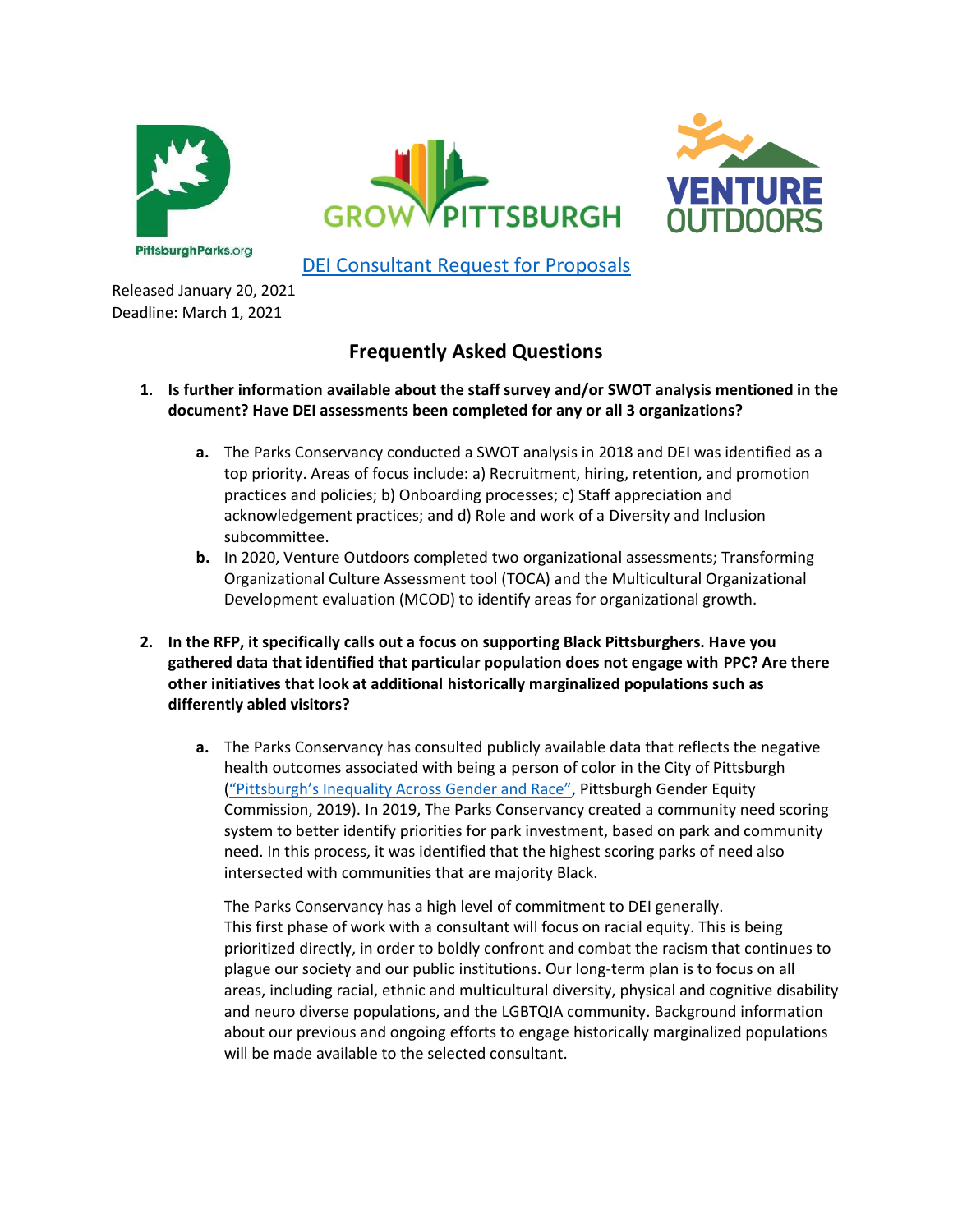- b. Venture Outdoors has gathered historical data across programs to identify gaps in service. Data and ability-based programs information will be shared with the selected consultant.
- **3. Are you able to share more information about the employees who would take part in this project? Are there additional employees who would be included in the training components when incorporating Venture Outdoors and Grow Pittsburgh?**
	- **a.** Employees from all three organizations will participate in training. More information about the staffing structure of each organization can be found on the staff section of our websites. In addition to our full and part time staff, the Pittsburgh Parks Conservancy seasonally hires summer camp counselors, carousel workers, facilities assistants, and administrative staff who may also participate in different components of the trainings.
	- **b.** Venture Outdoors will have all full-time staff participate within the trainings along with the Board of Directors and Junior Board.

# **4. What is the timeline for consultant selection and the work to begin?**

3/1- Proposals Due 3/1-3/5 internal selection committee reviews proposals 3/8-3/12 meet to discuss findings and vote on top three finalists (3/15– 3/19) Meet with finalists (3/22 – 3/26) Vote on final consultant (3/26) Inform Forbes Funds of consultant selection (4/5/2021- 4/2022) First year of DEI work

### **5. Is the expectation for only one consultant deliver all trainings? Or can we bring in different consultants based on need?**

**a.** Subcontractors may be used at the discretion of the chosen individual or firm. Once a firm or individual is selected, that firm will be held accountable/responsible for the completion of the project expectations.

#### 6. **Is there a staff person or person that is dedicated to DEI work within your organization?**

- a. The Parks Conservancy's Director of Human Resources as well as the Director of Education serve as the main point of contacts for DEI initiatives and trainings. There is a voluntary staff working group that is dedicated to creating space for conversation and learning, around DEI topics.
- b. Marcus Shoffner is the Director of Diversity, Equity, and Inclusion for Venture Outdoors. In addition, the organization collaboratively engages in DEI initiatives through the internal DEI group open to staff, board, and part-time employees.

#### **7. What is the current relationship between the PPC, Grow Pittsburgh, and Venture Outdoors.**

**a.** PPC and Grow Pittsburgh have been working together on various educational initiatives for the past few years. Our most recent collaboration involved the formation of a